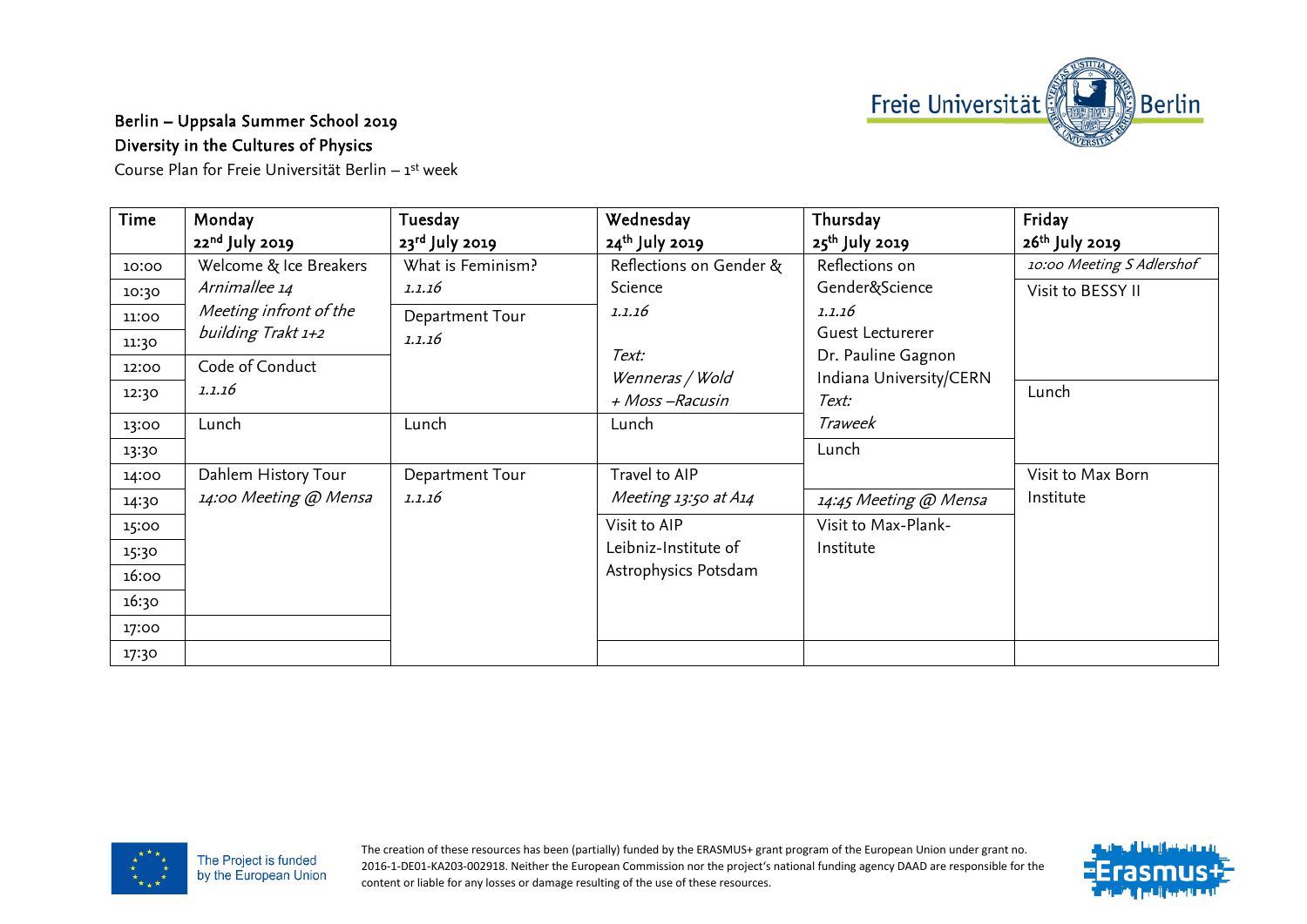

## Berlin – Uppsala Summer School 2019 Diversity in the Cultures of Physics

Course Plan for Freie Universität Berlin – 2nd week

| Time  | Monday             | Tuesday            | Wednesday              | Thursday                | Friday               |
|-------|--------------------|--------------------|------------------------|-------------------------|----------------------|
|       | 29th July 2019     | 30th July 2019     | 31st July 2019         | 1st August 2019         | 2nd August 2019      |
| 10:00 | Working Group Stay | Working Group Stay | Reflections on Gender  | Reflections on Gender & | Presentations of the |
| 10:30 |                    |                    | and Science            | Science                 | Working Group Stays  |
| 11:00 |                    |                    | 1.1.16                 | 1.1.16                  | 1.1.16               |
| 11:30 |                    |                    | Finkbeiner Test        | Privilege Walk          |                      |
| 12:00 |                    |                    | Microagressions        | Text:                   |                      |
|       |                    |                    | bring the two articles | Hasse, Trentemöller     |                      |
| 12:30 |                    |                    |                        |                         |                      |
| 13:00 |                    |                    | Lunch                  | Lunch                   | Lunch                |
| 13:30 |                    |                    |                        |                         |                      |
| 14:00 |                    |                    |                        |                         |                      |
| 14:30 |                    |                    | World Cafe Gender      | PhD Fika                | Open Discussion      |
| 15:00 |                    |                    | Equality               | 1.1.16                  | 1.1.16               |
| 15:30 |                    |                    | 1.1.16                 |                         |                      |
| 16:00 |                    |                    |                        | Time to prepare         |                      |
| 16:30 |                    |                    |                        | presentations           |                      |
| 17:00 |                    |                    |                        |                         |                      |
| 17:30 |                    |                    |                        |                         |                      |



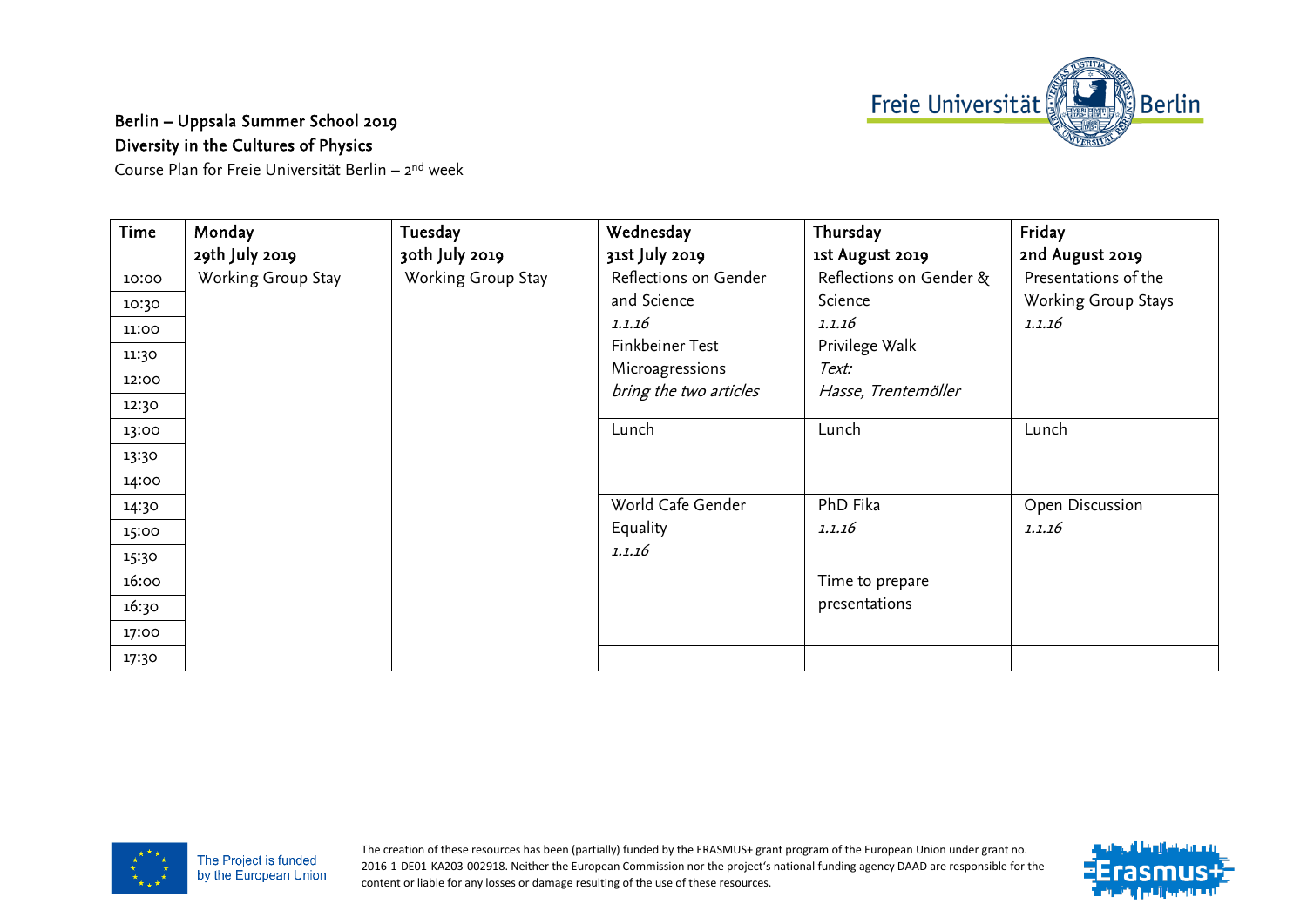| Monday 12th<br>Å12167                                                 | Tuesday 13th<br>Å12167                           | Wednesday 14th<br>Å12167                        | Thursday 15 <sup>th</sup><br>Å12167                                                       | Friday 16 <sup>th</sup><br>Research groups |
|-----------------------------------------------------------------------|--------------------------------------------------|-------------------------------------------------|-------------------------------------------------------------------------------------------|--------------------------------------------|
| 9.30-10.30: Welcome and<br>coffee<br>10.30-13.00: Ångström            | 9-12: "She should have<br>won the Nobel Prize!"  | 9-12: Dandelion Physicists<br>(Karin Schönning) | 9-12: Group discussions<br>1. Unconscious bias<br><b>Master suppression</b><br>techniques | Full day:<br><b>Research Stay</b>          |
| tour, visit to research<br>group hosts.                               |                                                  | 12-14: Lunch break                              |                                                                                           |                                            |
| 13.00-14.30 Lunch break                                               | 12-13.00: Lunch break                            |                                                 | Lunch break                                                                               | Lunch break                                |
| 14.30-16.15 Ångström<br>tour, cont.                                   | 13-15: "She should have<br>won the Nobel Prize!" | 14-16: Transnational living                     | 14-17: Brain Factoids of<br><b>Gender and Science</b><br>(Isabelle Dussauge)              | <b>Research Stay</b>                       |
| 16.30-17.15 Women in<br>Science in East Africa<br>(Carla Puglia, ISP) |                                                  |                                                 |                                                                                           |                                            |
| 18.00 Welcome dinner                                                  | 15-17: Group<br><b>Presentations</b>             | 16-17: Physics<br>presentatios                  |                                                                                           |                                            |

Socializing, leisure **Empowerment** Gender in physics and society

Physics **Soft skills**